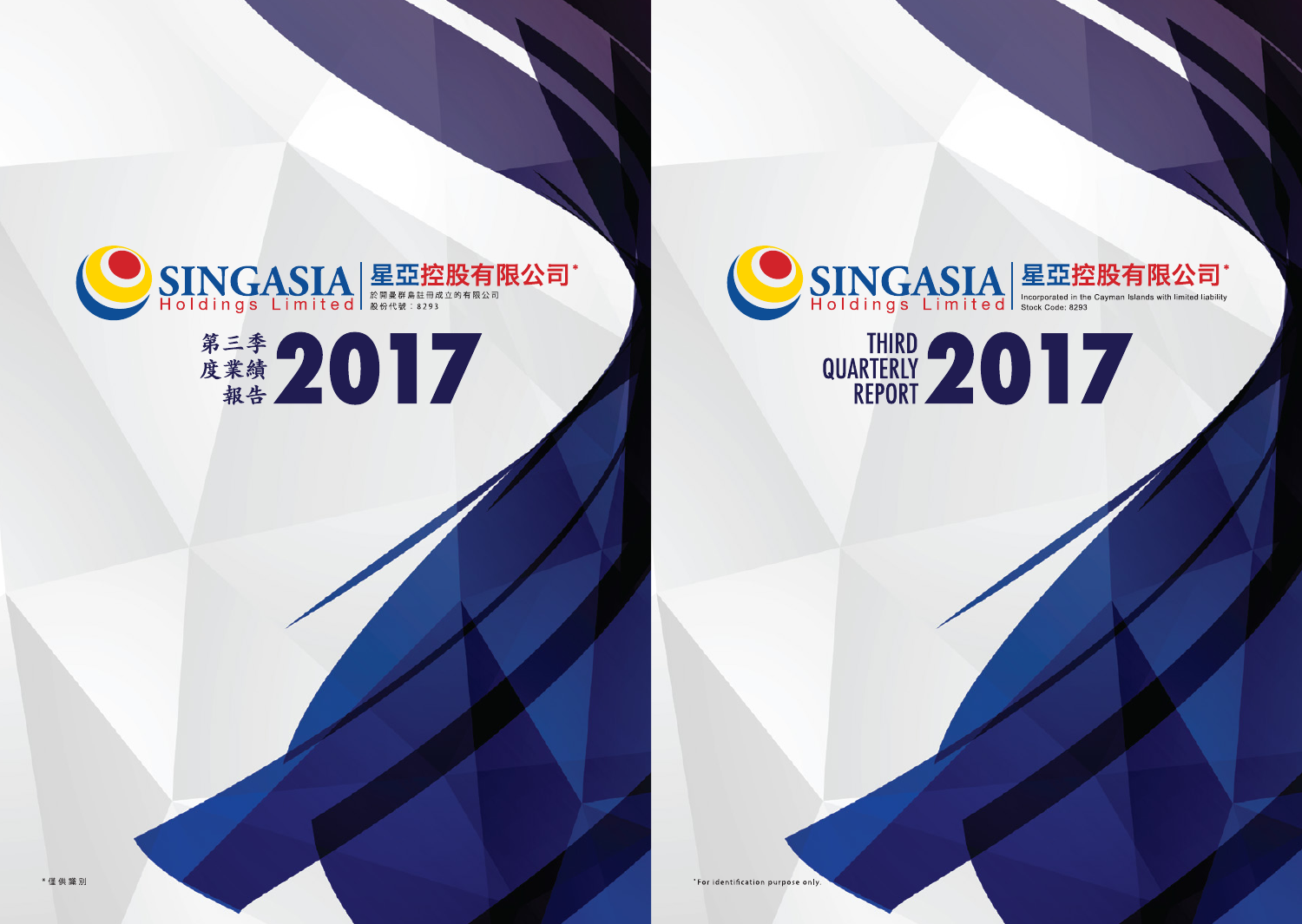# CHARACTERISTICS OF THE GROWTH ENTERPRISE MARKET ("GEM") OF THE STOCK EXCHANGE OF HONG KONG LIMITED (THE "STOCK EXCHANGE")

GEM has been positioned as a market designed to accommodate companies to which a higher investment risk may be attached than other companies listed on the Stock Exchange. Prospective investors should be aware of the potential risks of investing in such companies and should make the decision to invest only after due and careful consideration. The greater risk profile and other characteristics of GEM mean that it is a market more suited to professional and other sophisticated investors.

Given the emerging nature of companies listed on GEM, there is a risk that securities traded on GEM may be more susceptible to high market volatility than securities traded on the Main Board of the Stock Exchange and no assurance is given that there will be a liquid market in the securities traded on GEM.

*This report, for which the directors (the "Directors") of SingAsia Holdings Limited (the "Company") collectively and individually accept full responsibility, includes particulars given in compliance with the Rules Governing the Listing of Securities on the GEM of the Stock Exchange (the "GEM Listing Rules")*  for the purpose of giving information with regard to the Company. The Directors, having made all *reasonable enquiries, confirm that, to the best of their knowledge and belief, the information contained in this report is accurate and complete in all material respects and not misleading or deceptive and there are no other matters the omission of which would make any statement herein or this report misleading.*

*The original report is prepared in the English language. This report is translated into Chinese. In the event of any inconsistencies between the Chinese and the English version, the latter shall prevail.*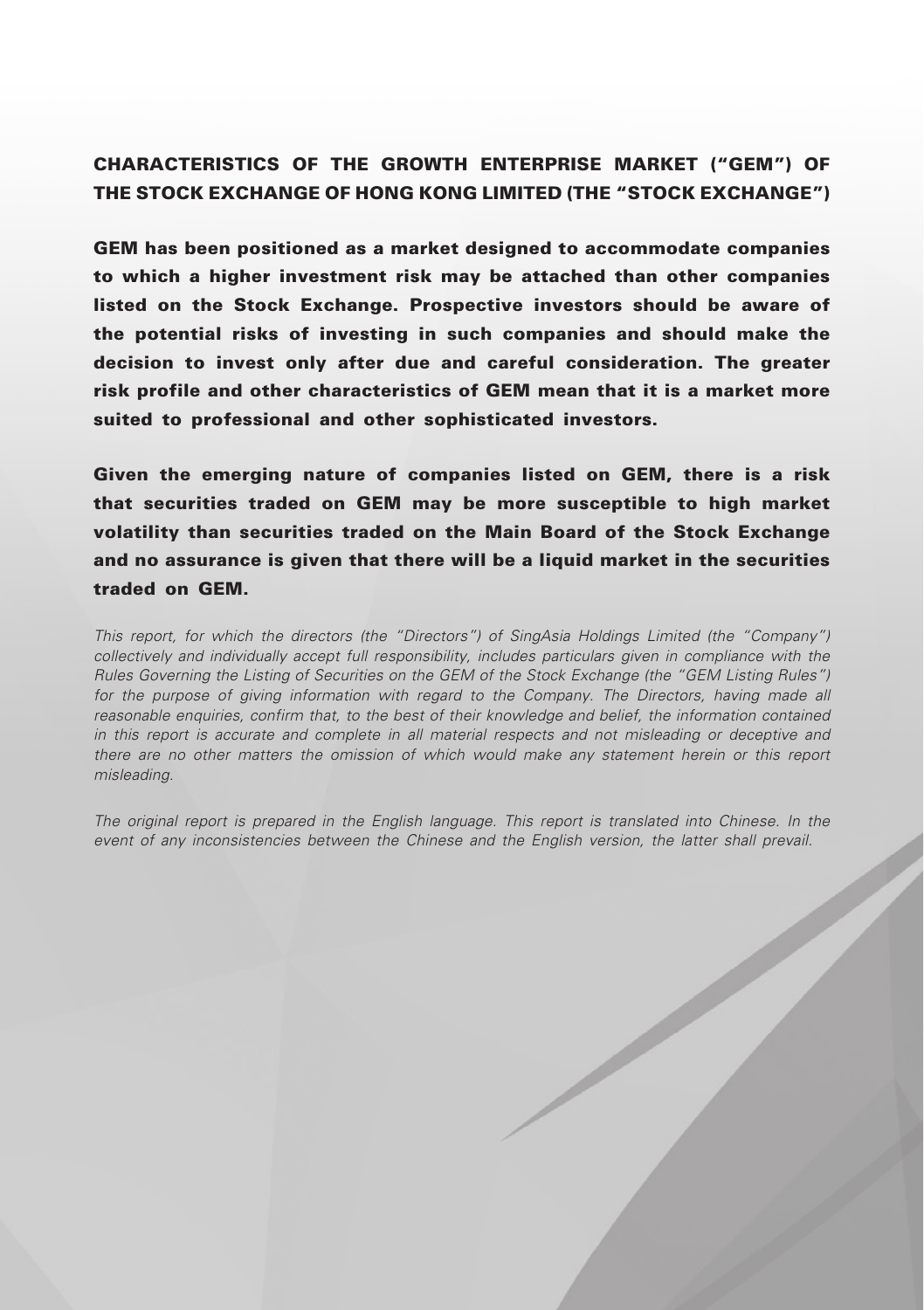### HIGHLIGHTS

- The unaudited revenue of the Company and its subsidiaries (collectively the "Group") amounted to approximately S\$14,282,000 for the nine months ended 30 April 2017, representing a decrease of approximately S\$3,740,000 or 20.8% as compared with the nine months ended 30 April 2016.
- The unaudited loss for the period of the Group was approximately S\$82,000 for the nine months ended 30 April 2017, representing a decrease of approximately S\$779,000 as compared to the profit for the nine months ended 30 April 2016.
- Basic and diluted loss per share was 0.032 Singapore cents for the nine months ended 30 April 2017 compared to basic and diluted earnings per share of 0.282 Singapore cents for the nine months ended 30 April 2016.
- The Directors do not recommend the payment of an interim dividend for the nine months ended 30 April 2017.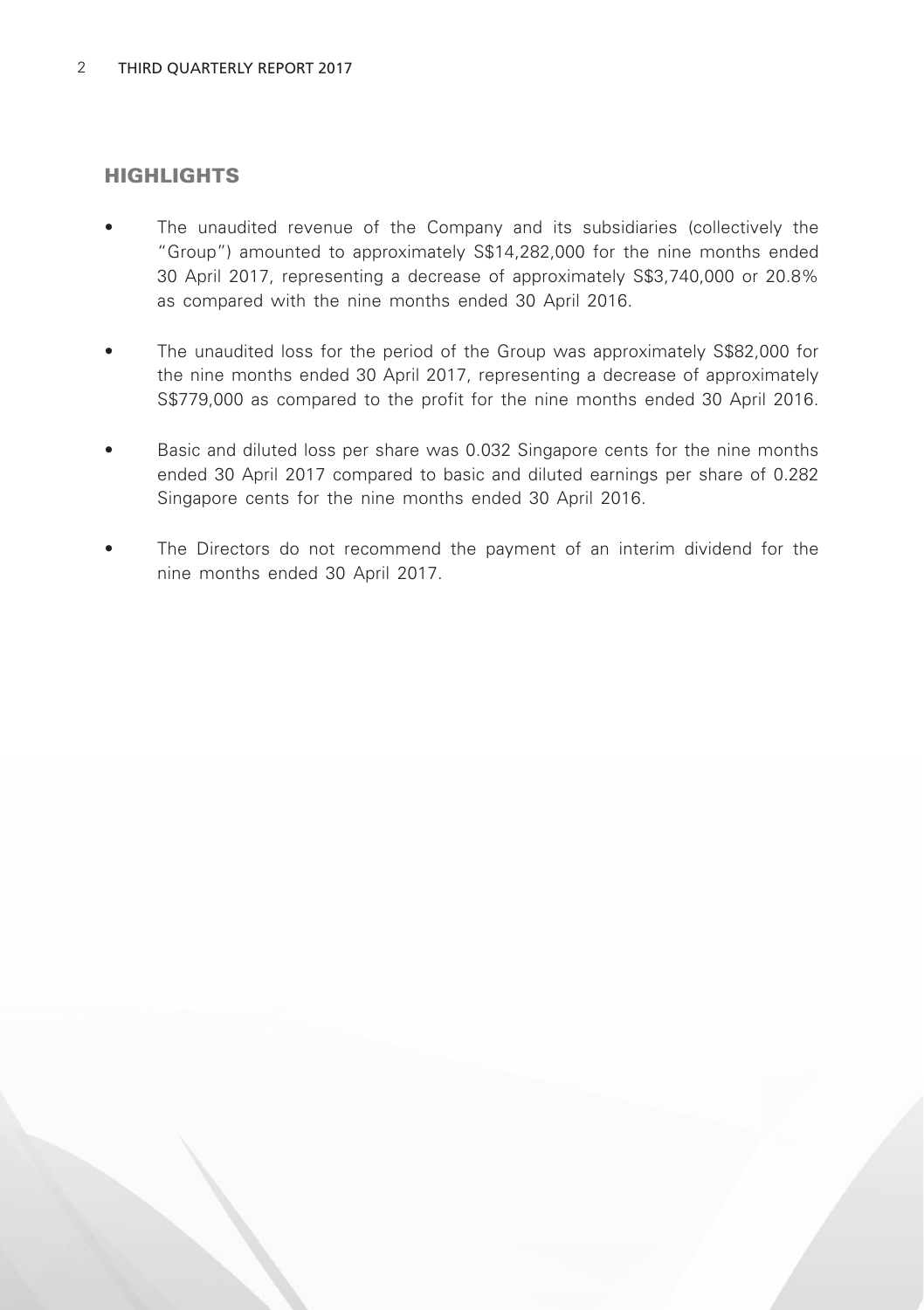## THIRD QUARTERLY RESULTS

The board of Directors (the "Board") of the Company hereby announces the unaudited condensed consolidated results of the Group for the nine months ended 30 April 2017, together with the unaudited comparative figures for the corresponding period in 2016, as follows:

# UNAUDITED CONDENSED CONSOLIDATED STATEMENT OF PROFIT OR LOSS AND OTHER COMPREHENSIVE INCOME

*For the nine months ended 30 April 2017*

|                                                     |                | Three months ended<br>30 April |             | Nine months ended<br>30 April |              |
|-----------------------------------------------------|----------------|--------------------------------|-------------|-------------------------------|--------------|
|                                                     |                | 2017                           | 2016        | 2017                          | 2016         |
|                                                     | <b>Notes</b>   | S\$                            | S\$         | <b>SS</b>                     | S\$          |
|                                                     |                | (Unaudited)                    | (Unaudited) | (Unaudited)                   | (Unaudited)  |
| <b>REVENUE</b>                                      | $\overline{4}$ | 4,367,934                      | 5,772,345   | 14,281,660                    | 18,021,461   |
| Cost of services                                    |                | (2,972,413)                    | (3,793,936) | (9,768,647)                   | (12,036,673) |
| Gross profit                                        |                | 1,395,521                      | 1,978,409   | 4,513,013                     | 5,984,788    |
| Other income and gains                              | 4              | 23,216                         | 48,459      | 212,676                       | 100,438      |
| Administrative expenses                             |                | (1, 381, 265)                  | (1,386,328) | (4,634,663)                   | (3,873,613)  |
| Other operating expenses                            |                | (46, 123)                      | (285, 378)  | (184, 065)                    | (1,646,131)  |
| Finance costs                                       |                |                                | (6, 211)    | (5,608)                       | (38, 733)    |
| (LOSS)/PROFIT BEFORE                                |                |                                |             |                               |              |
| <b>TAX</b>                                          | 5              | (8,651)                        | 348,951     | (98, 647)                     | 526,749      |
| Income tax credit                                   | 6              | 16,793                         |             | 16,178                        | 169,797      |
| PROFIT/(LOSS) FOR THE                               |                |                                |             |                               |              |
| <b>PERIOD</b>                                       |                | 8,142                          | 348,951     | (82, 469)                     | 696,546      |
| <b>OTHER COMPREHENSIVE</b>                          |                |                                |             |                               |              |
| <b>INCOME</b>                                       |                |                                |             |                               |              |
| Exchange difference on                              |                |                                |             |                               |              |
| translation of foreign<br>operation                 |                | 2,098                          |             | 2,540                         |              |
| <b>OTHER COMPREHENSIVE</b><br><b>INCOME FOR THE</b> |                |                                |             |                               |              |
| <b>PERIOD</b>                                       |                | 2,098                          |             | 2,540                         |              |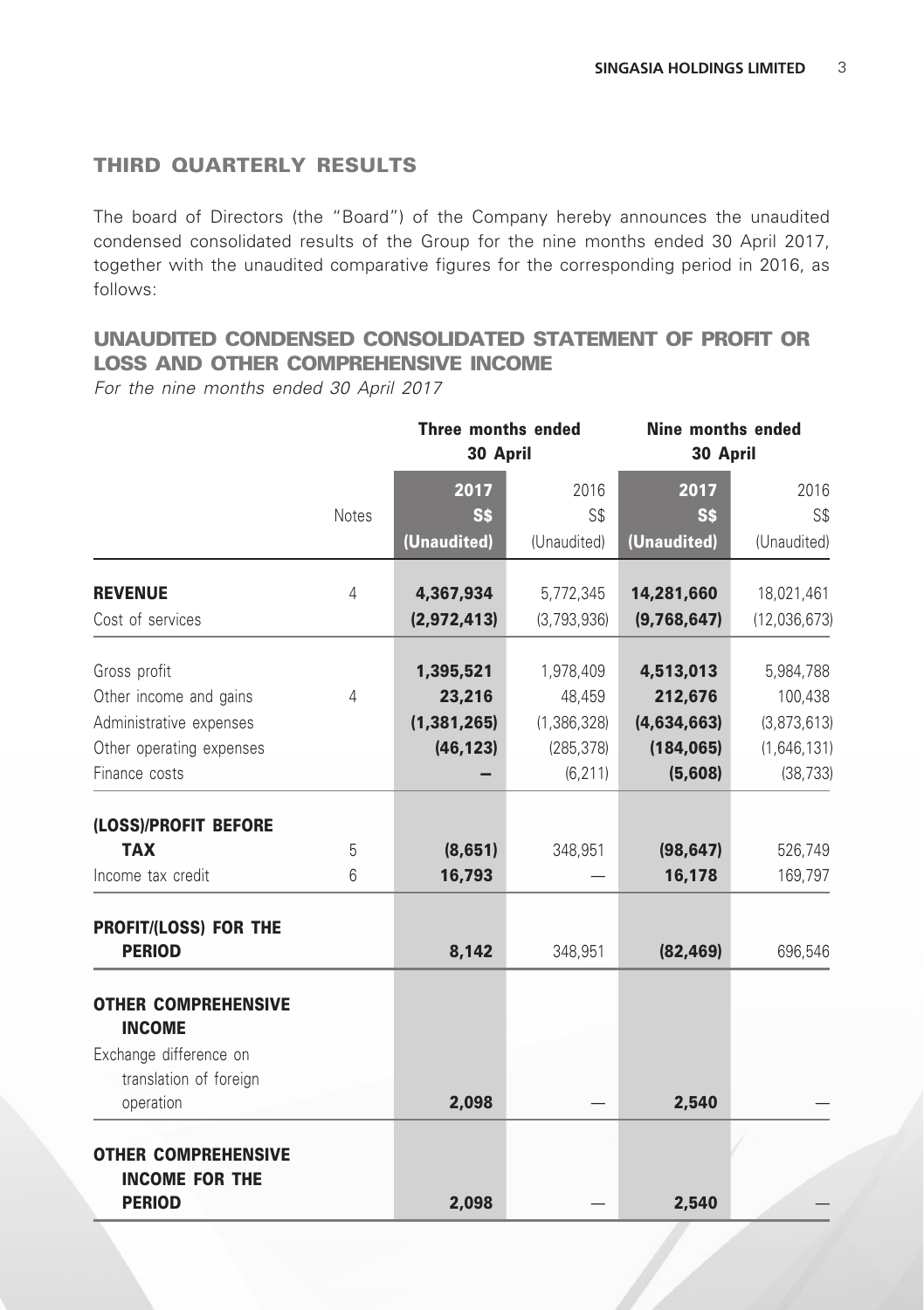|                                                                                                      |              | Three months ended<br>30 April |             | Nine months ended<br>30 April |             |
|------------------------------------------------------------------------------------------------------|--------------|--------------------------------|-------------|-------------------------------|-------------|
|                                                                                                      |              | 2017                           | 2016        | 2017                          | 2016        |
|                                                                                                      | <b>Notes</b> | <b>SS</b>                      | S\$         | <b>SS</b>                     | S\$         |
|                                                                                                      |              | (Unaudited)                    | (Unaudited) | (Unaudited)                   | (Unaudited) |
| <b>TOTAL COMPREHENSIVE</b><br><b>INCOME/(LOSS) FOR</b>                                               |              |                                |             |                               |             |
| THE PERIOD                                                                                           |              | 10,240                         | 348,951     | (79, 929)                     | 696,546     |
| Attributable to:                                                                                     |              |                                |             |                               |             |
| Owners of the Company                                                                                |              | 10,240                         | 296,416     | (79, 687)                     | 563,336     |
| Non-controlling interests                                                                            |              |                                | 52,535      | (242)                         | 133,210     |
|                                                                                                      |              | 10,240                         | 348,951     | (79, 929)                     | 696,546     |
| <b>EARNINGS/(LOSS) PER</b><br><b>SHARE ATTRIBUTABLE</b><br><b>TO OWNERS OF THE</b><br><b>COMPANY</b> |              |                                |             |                               |             |
| Basic and diluted                                                                                    |              |                                |             |                               |             |
| (Singapore cents)                                                                                    | 7            | 0.004                          | 0.148       | (0.032)                       | 0.282       |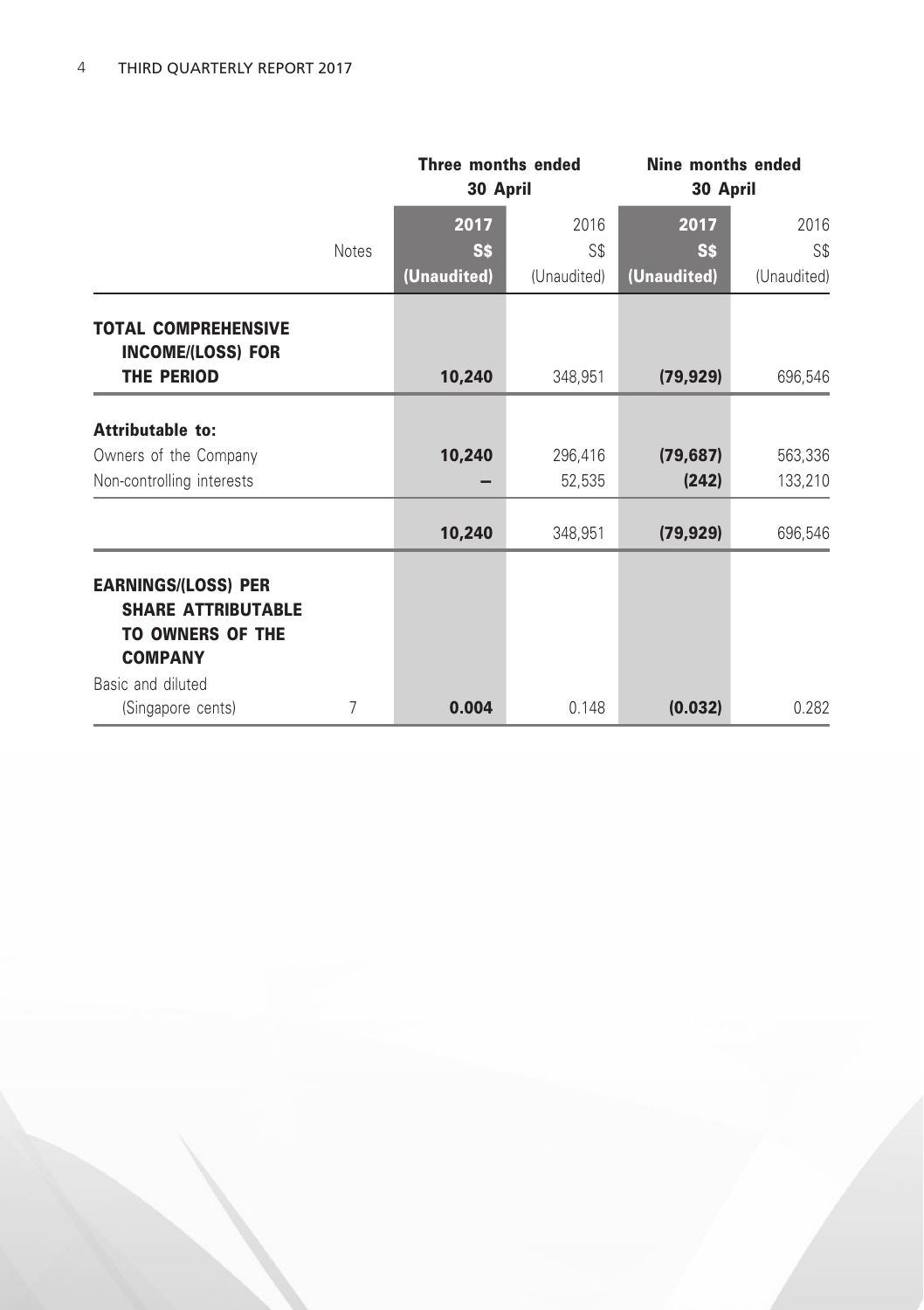# CONDENSED CONSOLIDATED STATEMENT OF CHANGES IN EQUITY

*For the nine months ended 30 April 2017*

|                                                                            | Attributable to owners of the Company |                                |                          |           |                                                                |                   |                        |
|----------------------------------------------------------------------------|---------------------------------------|--------------------------------|--------------------------|-----------|----------------------------------------------------------------|-------------------|------------------------|
|                                                                            | <b>Share</b><br>capital               | <b>Share</b><br>premium        | <b>Merger</b><br>reserve | profits   | <b>Exchange</b><br>Retained fluctuation controlling<br>reserve | Non-<br>interests | <b>Total</b><br>equity |
|                                                                            | S\$                                   | S\$                            | SS                       | S\$       | S\$                                                            | S\$               | S\$                    |
| 2017 (Unaudited)                                                           |                                       |                                |                          |           |                                                                |                   |                        |
| At 1 August 2016                                                           |                                       | 433,000 12,079,017             | (2, 379, 552)            | 734,796   |                                                                | -                 | 10,867,261             |
| Acquisition of a subsidiary                                                |                                       |                                |                          |           |                                                                | 17,172            | 17,172                 |
| Loss for the period                                                        |                                       |                                |                          | (82, 227) |                                                                | (242)             | (82, 469)              |
| Acquisition of non-controlling<br>interests without a change<br>in control |                                       |                                |                          |           |                                                                | (16.930)          | (16,930)               |
| Exchange difference on                                                     |                                       |                                |                          |           |                                                                |                   |                        |
| translation of foreign                                                     |                                       |                                |                          |           |                                                                |                   |                        |
| operation                                                                  |                                       |                                |                          |           | 2.540                                                          |                   | 2.540                  |
| At 30 April 2017 (Unaudited)                                               |                                       | 433,000 12,079,017 (2,379,552) |                          | 652,569   | 2,540                                                          |                   | 10,787,574             |
| 2016 (Audited)                                                             |                                       |                                |                          |           |                                                                |                   |                        |
| At 1 August 2015                                                           |                                       |                                | 977,295                  | 1,851,231 |                                                                | 254,726           | 3,083,252              |
| Total comprehensive income for                                             |                                       |                                |                          |           |                                                                |                   |                        |
| the period                                                                 |                                       |                                |                          | 563,336   |                                                                | 133,210           | 696,546                |
| At 30 April 2016 (Unaudited)                                               |                                       |                                | 977,295                  | 2.414.567 |                                                                | 387.936           | 3,779,798              |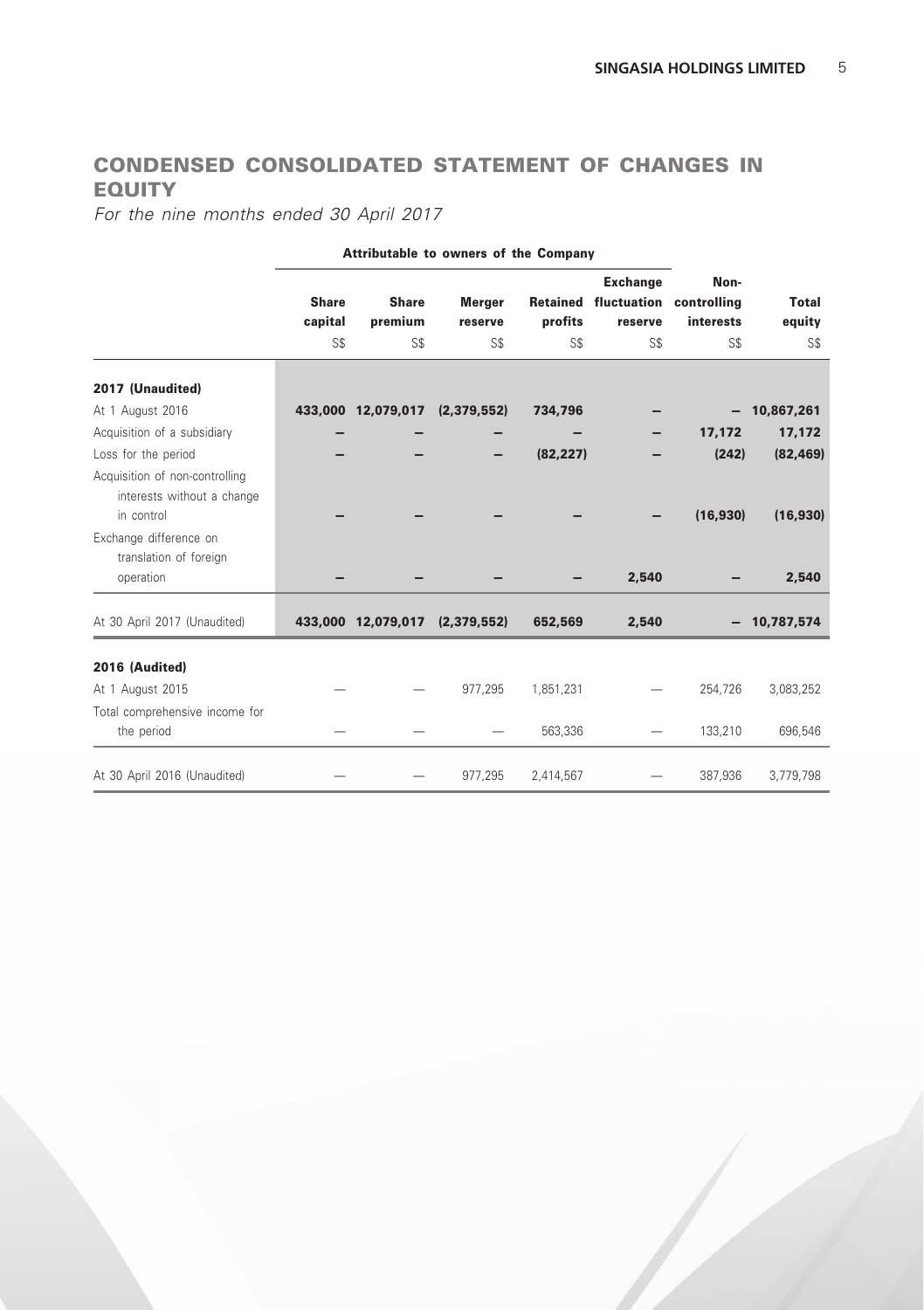## NOTES TO THE CONDENSED CONSOLIDATED FINANCIAL **STATEMENTS**

*For the nine months ended 30 April 2017*

#### 1. GENERAL

The Company is an exempted company with limited liability incorporated in the Cayman Islands. The Company's registered office address is Clifton House, 75 Fort Road, PO Box 1350, Grand Cayman KY1-1108 Cayman Islands. The Company was registered with the Registrar of Companies in Hong Kong as a non-Hong Kong company under Part 16 of the Companies Ordinance (Chapter 622 of the laws of Hong Kong) (the "Companies Ordinance") on 22 December 2015 and the principal place of business in Hong Kong registered is 19th Floor, Prosperity Tower, 39 Queen's Road Central, Central, Hong Kong. The head office and principal place of business of the Group is at 27 New Bridge Road, Singapore 059391. The shares of the Company were listed on GEM on 15 July 2016.

The Company is a subsidiary of Centrex Treasure Holdings Limited ("Centrex Treasure"), incorporated in the British Virgin Islands, which is also the Company's ultimate holding company.

The Company is an investment holding company. The Group is involved in the following principal activities:

- manpower outsourcing
- manpower recruitment
- manpower training

### 2. REORGANISATION AND BASIS OF PREPARATION

Prior to the Reorganisation (as defined below), all the entities comprising the Group were under the common control of Mr. Sim Hak Chor ("Mr. Sim" or the "Controlling Shareholder") and held by him directly or indirectly. In preparation for the listing of the Company's shares on GEM of the Stock Exchange, the entities now comprising the Group underwent a group reorganisation (the "Reorganisation") to enable the Company to become the holding company of the Group. Details of the Reorganisation are set out in the section headed "History, Reorganisation and Group Structure" in the listing prospectus of the Company dated 5 July 2016.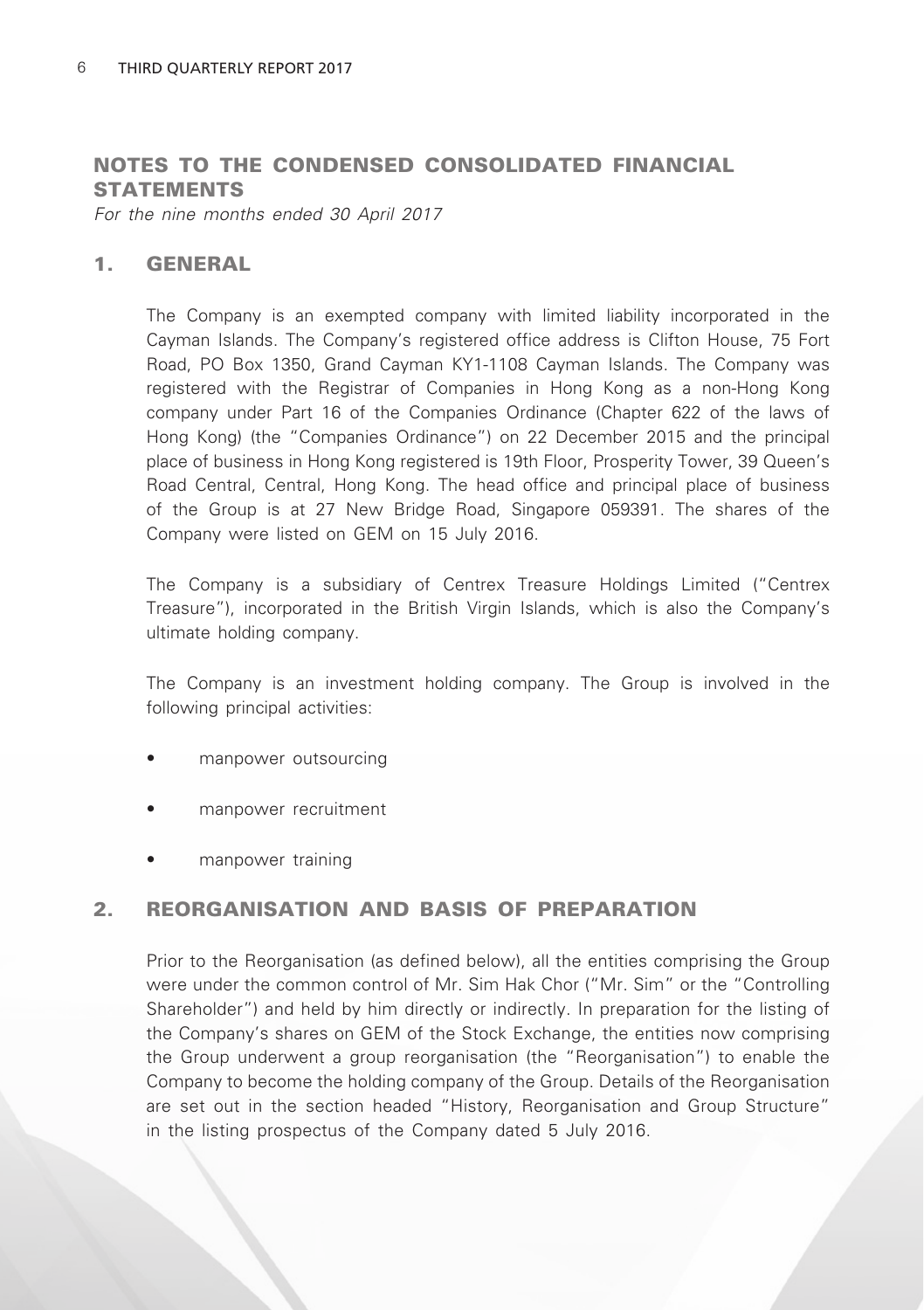The companies now comprising the Group were under the common control of the Controlling Shareholder before and after the Reorganisation. The Group resulting from the Reorganisation is regarded as a continuing entity. Accordingly, the condensed consolidated financial statements for the nine months ended 30 April 2016 have been prepared to include the results of the companies now comprising the Group as if the group structure upon the completion of the Reorganisation had been in existence throughout the period, or since the date when the subsidiaries first came under the common control of the Controlling Shareholder, or since their respective dates of incorporation, where this is a shorter period.

Equity interests in subsidiaries held by parties other than the Controlling Shareholder prior to the Reorganisation are presented as non-controlling interests in equity in the condensed financial statements for the nine months ended 30 April 2016.

The condensed consolidated financial statements should be read in conjunction with the audited financial statements for the year ended 31 July 2016, which have been prepared in accordance with International Financial Reporting Standards ("IFRSs") which include International Accounting Standards ("IASs") and Interpretations promulgated by the International Accounting Standards Board and the disclosure requirements of the Hong Kong Companies Ordinance. The accounting policies and methods of computation used in the preparation of these condensed financial statements are consistent with those used in the annual financial statements for the year ended 31 July 2016.

All IFRSs effective for the accounting period commencing from 1 August 2016, together with the relevant transitional provisions, have been adopted by the Group in preparation of these condensed consolidated financial statements. The adoption of these new/revised IFRSs does not result in changes to the Group's accounting policies and has no material effect on the amounts reported for the current or prior period.

The condensed consolidated financial statements have been prepared under the historical cost convention. The condensed consolidated financial statements are presented in Singapore dollars ("S\$" or "\$") except when otherwise indicated.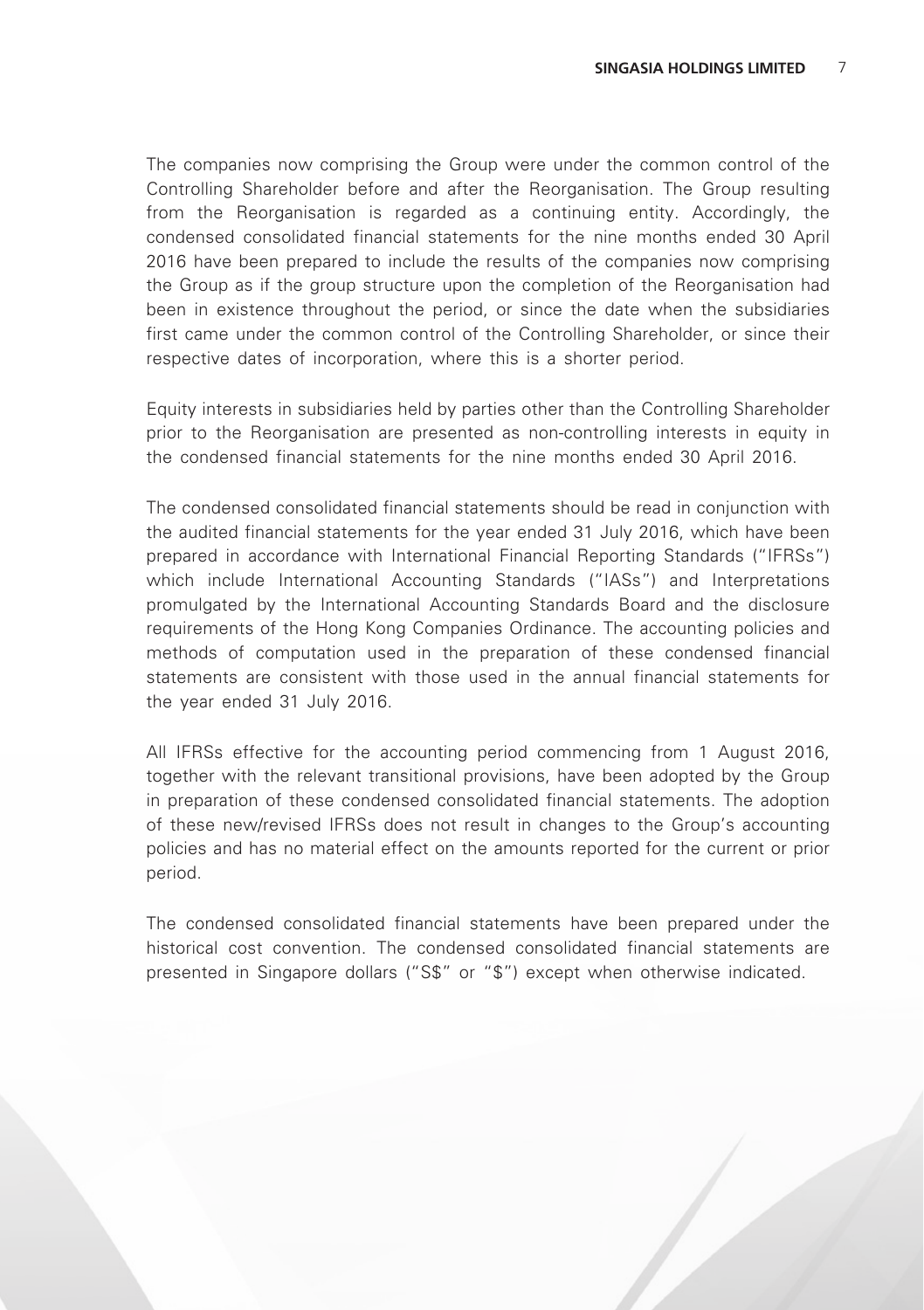## 3. SEGMENT INFORMATION

The Group is principally engaged in the provision of manpower services. Information reported to the Group's management for the purpose of resources allocation and performance assessment presents the operating results of the Group as a whole since the Group's resources are integrated and no discrete operating segment is available. Accordingly, no operating segment information is presented.

During the nine months ended 30 April 2017, revenue, operating expenses, assets and liabilities are mainly derived from the Group's operations in Singapore.

At the end of each reporting period, the Group's non-current assets were mainly located in Singapore.

## 4. REVENUE, OTHER INCOME AND GAINS

|                       | Three months ended<br>30 April |             | Nine months ended<br>30 April |             |  |
|-----------------------|--------------------------------|-------------|-------------------------------|-------------|--|
|                       | 2017                           | 2016        | 2017                          | 2016        |  |
|                       | Ss                             | S\$         | <b>SS</b>                     | S\$         |  |
|                       | (Unaudited)                    | (Unaudited) | (Unaudited)                   | (Unaudited) |  |
| <b>Revenue</b>        |                                |             |                               |             |  |
| Manpower outsourcing  | 4,091,199                      | 5,452,223   | 13,049,309                    | 16,490,624  |  |
| Manpower recruitment  | 139,312                        | 234,371     | 520,036                       | 748,913     |  |
| Manpower training     | 137,423                        | 85,751      | 712,315                       | 781,924     |  |
|                       | 4,367,934                      | 5,772,345   | 14,281,660                    | 18,021,461  |  |
| Other income          |                                |             |                               |             |  |
| and gains             |                                |             |                               |             |  |
| Government grants     | 1,110                          | 9,060       | 20,985                        | 25,438      |  |
| Sundry income         | 15,924                         | 24,378      | 47,659                        | 51,814      |  |
| Foreign exchange gain | (23,090)                       | 15,021      | 30,215                        | 23,186      |  |
| Forfeiture income     | 22,195                         |             | 67,945                        |             |  |
| Sale of merchandise   | 7,043                          |             | 45,746                        |             |  |
| Interest income       | 34                             |             | 126                           |             |  |
|                       | 23,216                         | 48,459      | 212,676                       | 100,438     |  |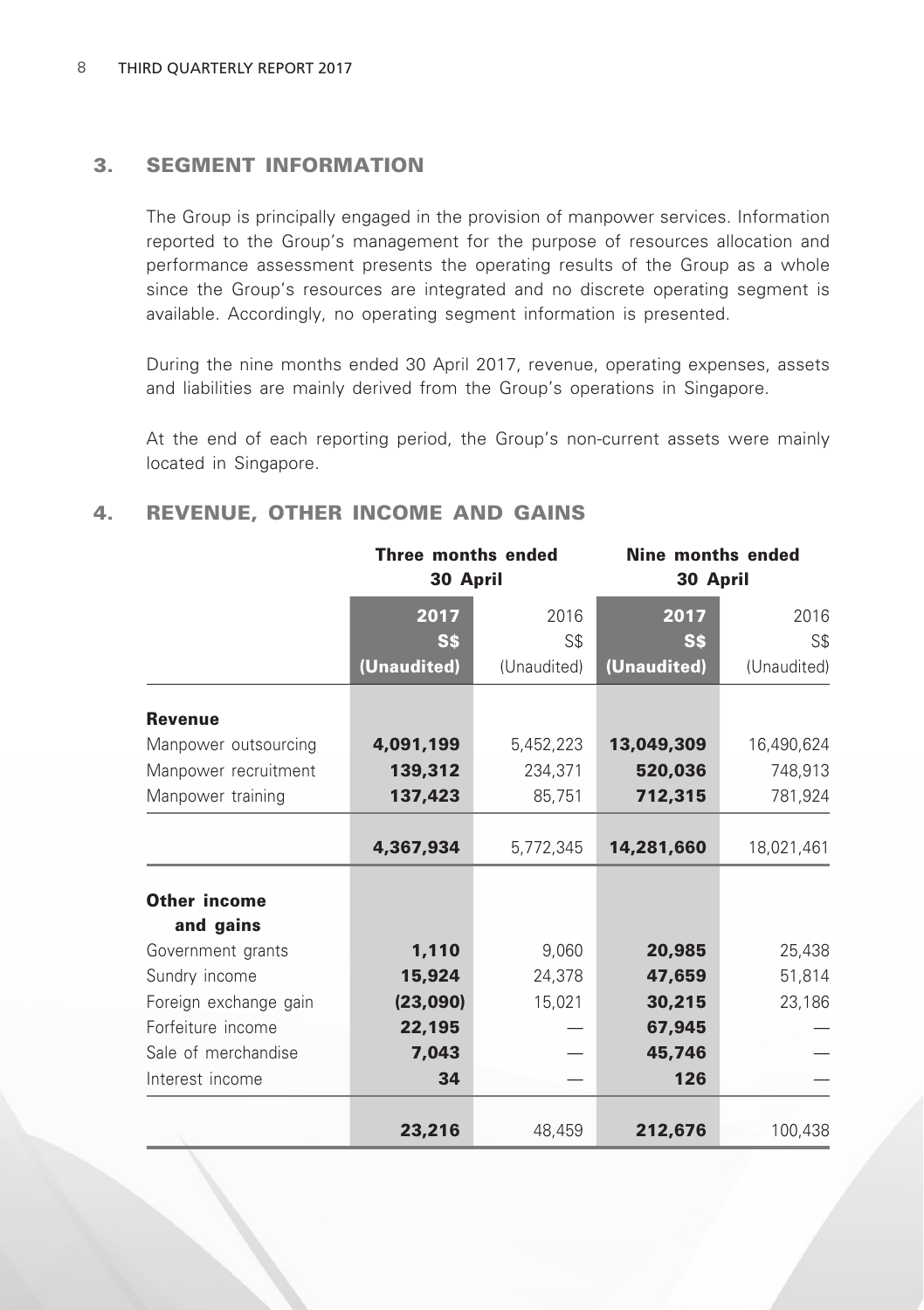## 5. (LOSS)/PROFIT BEFORE TAX

The Group's (loss)/profit before tax is arrived at after charging:

|                        | Three months ended<br>30 April |             | <b>Nine months ended</b><br>30 April |             |  |
|------------------------|--------------------------------|-------------|--------------------------------------|-------------|--|
|                        | 2017                           | 2016        | 2017                                 | 2016        |  |
|                        | <b>SS</b>                      | S\$         | S\$                                  | S\$         |  |
|                        | (Unaudited)                    | (Unaudited) | (Unaudited)                          | (Unaudited) |  |
| Cost of services       | 2,972,413                      | 3,793,936   | 9,768,647                            | 12,036,673  |  |
| Depreciation           | 103,834                        | 70,395      | 294,856                              | 213,024     |  |
| Auditors' remuneration | (6, 385)                       |             | 113,118                              | 24,750      |  |
| Employee benefit       |                                |             |                                      |             |  |
| expense (excluding     |                                |             |                                      |             |  |
| Directors'             |                                |             |                                      |             |  |
| remuneration):         |                                |             |                                      |             |  |
| - Salaries and         |                                |             |                                      |             |  |
| bonuses(1)             | 3,070,337                      | 3,999,728   | 10,205,119                           | 11,837,080  |  |
| $-$ Central            |                                |             |                                      |             |  |
| Provident Fund         |                                |             |                                      |             |  |
| contributions(2)       | 319,172                        | 329,467     | 1,104,607                            | 1,177,309   |  |
| - Foreign Worker       |                                |             |                                      |             |  |
| Levy(3)                | 320,828                        | 331,104     | 863,028                              | 916,046     |  |
| - Short-term           |                                |             |                                      |             |  |
| benefits               | 25,682                         | 19,524      | 72,804                               | 61,108      |  |
| Listing expenses       |                                | 236,595     |                                      | 1,522,561   |  |

- (1) Salaries and bonuses included casual labour costs of S\$7,931,452 (2016: S\$10,005,020) for the nine months ended 30 April 2017. These amounts have been included in the cost of services.
- (2) Central Provident Fund contributions included casual labour costs of S\$848,945 (2016: S\$947,025) for the nine months ended 30 April 2017. These amounts have been included in the cost of services.
- (3) Foreign Worker Levy included casual labour costs of S\$714,938 (2016: S\$776,459) for the nine months ended 30 April 2017. These amounts have been included in the cost of services.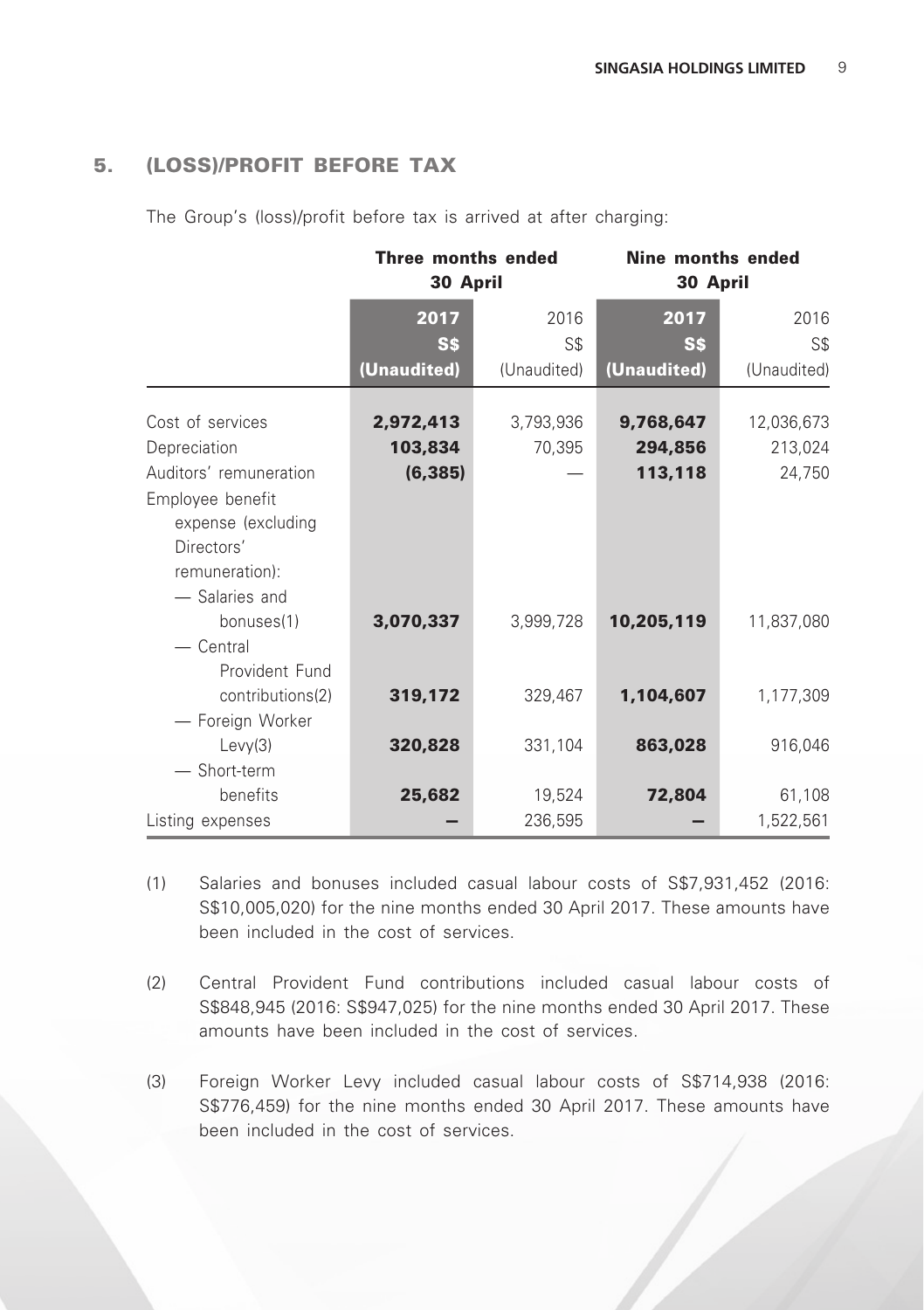## 6. INCOME TAX CREDIT

The Group is subject to income tax on an entity basis on profits arising in or derived from the jurisdictions in which members of the Group are domiciled and operate.

Singapore corporate tax has been provided at the rate of 17% (2016: 17%) on the chargeable income arising in Singapore during the period after offsetting any tax losses brought forward.

For the subsidiary operating in Republic of Korea, corporate tax has been provided at the rate of 10% (2016: Nil) on the estimated assessable profit for the period.

#### Major components of income tax credit

The major components of income tax credit for the nine months ended 30 April 2017 and 2016 are:

|                                                                                                  | Three months ended<br>30 April |             | Nine months ended<br>30 April |                     |  |
|--------------------------------------------------------------------------------------------------|--------------------------------|-------------|-------------------------------|---------------------|--|
|                                                                                                  | 2017<br>S\$                    | 2016<br>S\$ | 2017<br>S\$                   | 2016<br>S\$         |  |
|                                                                                                  | (Unaudited)                    | (Unaudited) | (Unaudited)                   | (Unaudited)         |  |
| Current income tax:<br>Charge for the period<br>Over provision in<br>respect of prior<br>periods | 6,702<br>(8,041)               | 33,592      | 20,404<br>(8,041)             | 152,840<br>(5, 458) |  |
| Deferred income tax:<br>Credit for the period                                                    | (15, 454)                      | (33, 592)   | (28, 541)                     | (317, 179)          |  |
| Total tax credit for the<br>period                                                               | (16, 793)                      |             | (16, 178)                     | (169, 797)          |  |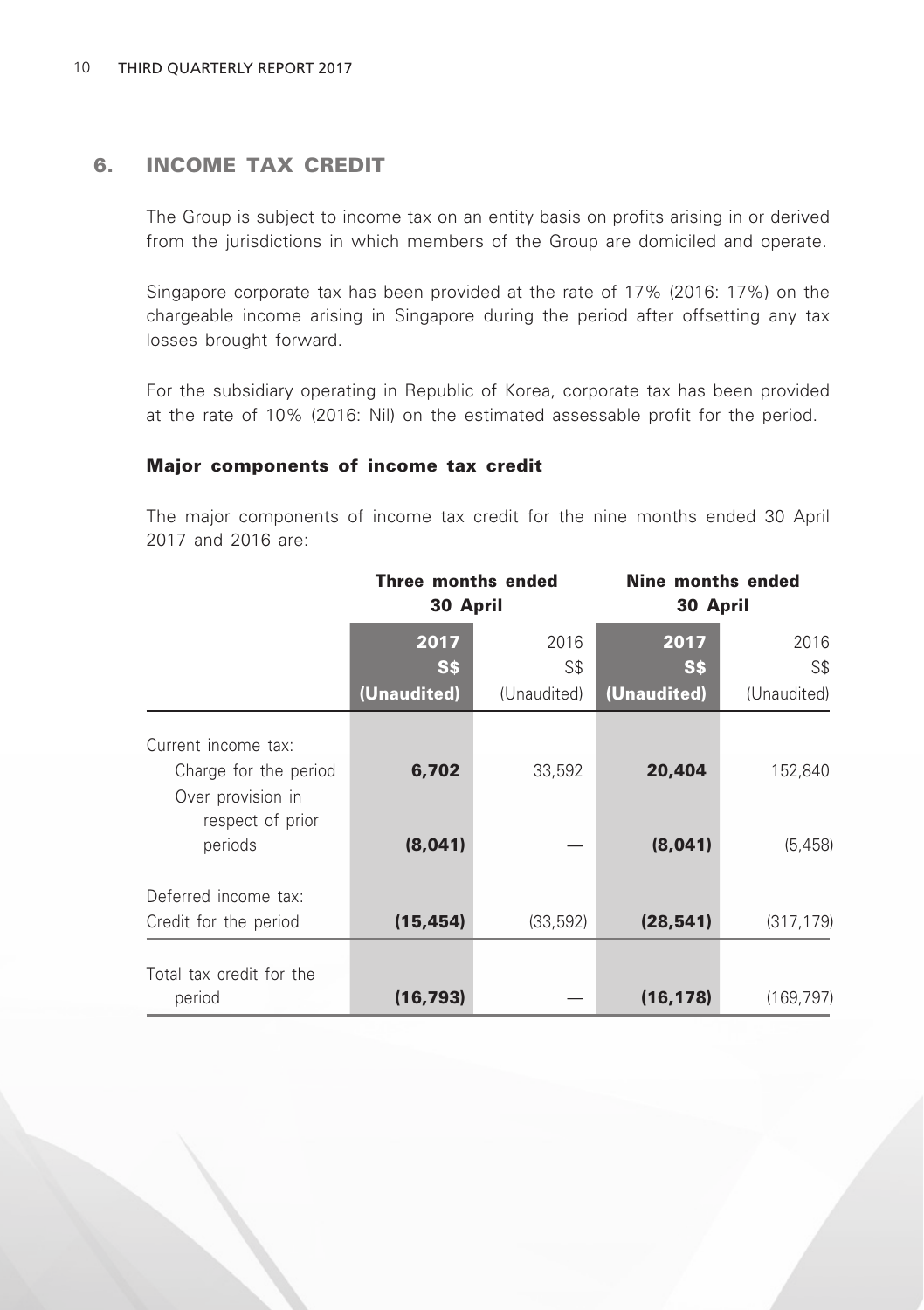### Relationship between income tax credit and accounting (loss)/profit

A reconciliation between income tax credit and the product of accounting (loss)/ profit multiplied by the applicable corporate tax rates for the nine months ended 30 April 2017 and 2016 are as follows:

|                                                                                                         | Three months ended<br>30 April |                     | <b>Nine months ended</b><br>30 April |                        |  |
|---------------------------------------------------------------------------------------------------------|--------------------------------|---------------------|--------------------------------------|------------------------|--|
|                                                                                                         | 2017<br><b>S\$</b>             | 2016<br>S\$         | 2017<br>S\$                          | 2016<br>S <sub>s</sub> |  |
|                                                                                                         | (Unaudited)                    | (Unaudited)         | (Unaudited)                          | (Unaudited)            |  |
| (Loss)/profit before tax                                                                                | (8,651)                        | 348,951             | (98, 647)                            | 526,749                |  |
| Tax calculated at the<br>domestic rates<br>applicable to profits<br>in the countries<br>where the Group |                                |                     |                                      |                        |  |
| operates<br>Adjustments in respect<br>of prior periods:                                                 | (724)                          | 59,321              | (24, 746)                            | 89,547                 |  |
| - Current tax<br>Adjustments in respect<br>of deferred tax of                                           | (8,041)                        |                     | (8,041)                              | (5, 458)               |  |
| prior periods<br>Income not subject to                                                                  |                                | (40, 202)           |                                      | (325,081)              |  |
| tax<br>Expenses not deductible                                                                          |                                | (2, 554)            |                                      | (3,942)                |  |
| for tax<br>Effect of partial tax                                                                        | 17,153                         | 40,047              | 72,453                               | 259,494                |  |
| exemption<br>Tax rebate<br>Enhanced allowances                                                          | (15, 756)<br>(8, 431)          | (6, 164)<br>(3,082) | (20, 644)<br>(10, 449)               | (43, 392)<br>(28, 308) |  |
| and deductions<br>Tax losses not                                                                        | (13,708)                       | (31, 161)           | (44, 924)                            | (40, 679)              |  |
| recognised<br>Tax losses and capital<br>allowances utilised                                             | 7,224                          |                     | 18,390                               |                        |  |
| from prior periods<br>Others                                                                            | 5,490                          | 4,702<br>(20, 907)  | 1,783                                | (38, 450)<br>(33, 528) |  |
| Income tax credit                                                                                       | (16, 793)                      |                     | (16, 178)                            | (169, 797)             |  |

The above reconciliation is prepared by aggregating separate reconciliations for each national jurisdiction.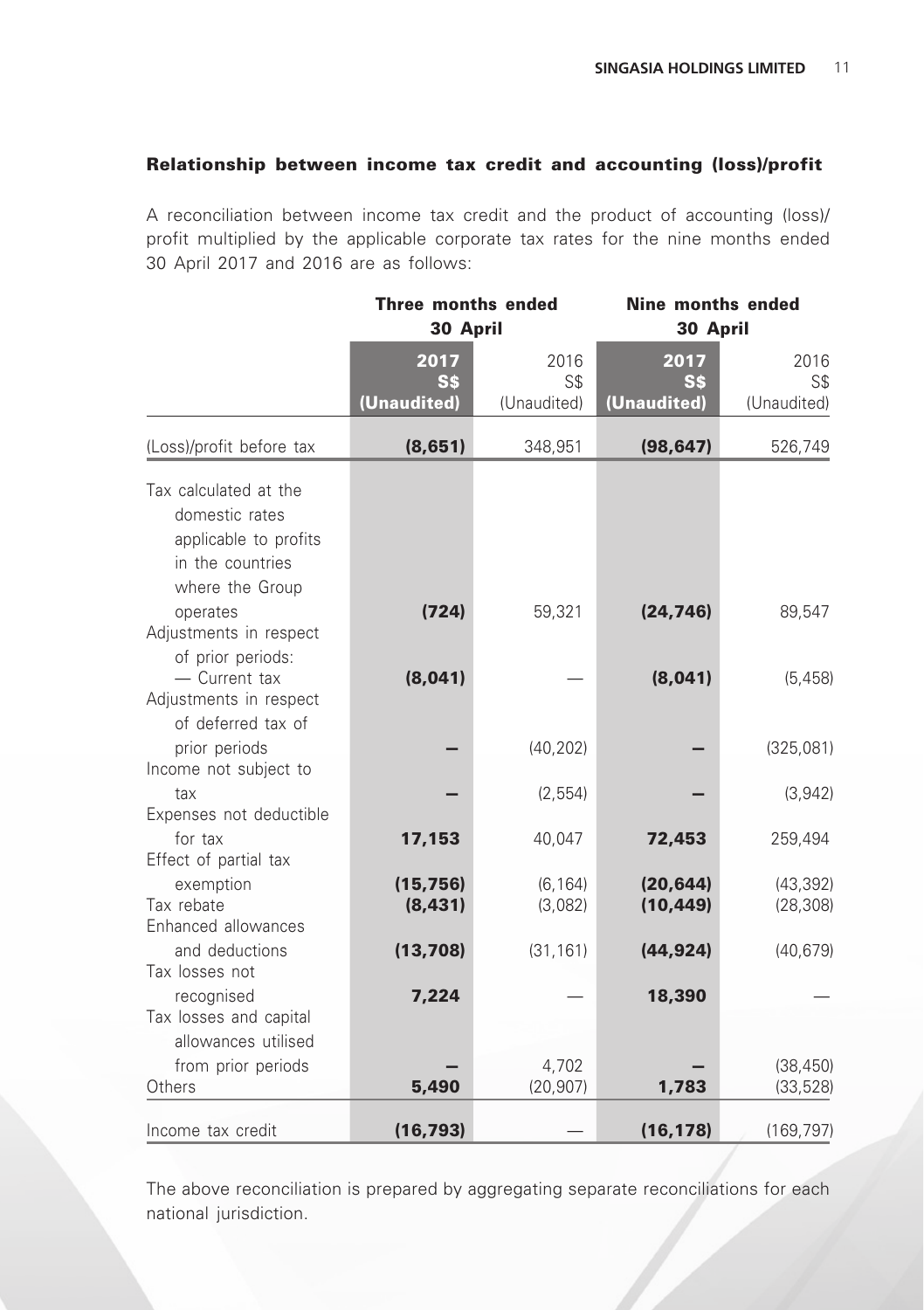### 7. EARNINGS/(LOSS) PER SHARE ATTRIBUTABLE TO OWNERS OF THE COMPANY

|                                                                                                            | Three months ended<br>30 April |             | Nine months ended<br>30 April |             |  |
|------------------------------------------------------------------------------------------------------------|--------------------------------|-------------|-------------------------------|-------------|--|
|                                                                                                            | 2017                           | 2016        | 2017                          | 2016        |  |
|                                                                                                            | <b>SS</b>                      | S\$         | <b>SS</b>                     | S\$         |  |
|                                                                                                            | (Unaudited)                    | (Unaudited) | (Unaudited)                   | (Unaudited) |  |
| Profit/(loss) attributable<br>to owners of the<br>Company (S\$)<br>Weighted average<br>number of shares in | 10,240                         | 296,416     | (79, 687)                     | 563,336     |  |
| <i>issue</i>                                                                                               | 250,000,000                    | 200,000,000 | 250,000,000                   | 200,000,000 |  |
| Basic and diluted<br>earnings/(loss) per<br>share (S\$ cents)                                              | 0.004                          | 0.148       | (0.032)                       | 0.282       |  |

The calculation of the basic earnings/(loss) per share is based on the (loss)/profit for the period attributable to owners of the Company and the weighted average number of shares in issue. The number of shares for the purpose of basic earnings per share for the nine months ended 30 April 2016 is based on the assumption that 200,000,000 ordinary shares of the Company are in issue and issuable, comprising an aggregate of 10,000 ordinary shares and 199,990,000 ordinary shares issuable upon capitalisation of share premium, as if the Reorganisation was effective on 1 August 2015.

The diluted earnings/(loss) per share is the same as the basic earnings/(loss) per share as the Group had no potentially dilutive ordinary shares in issue during the nine month ended 30 April 2017 and 2016.

### 8. DIVIDENDS

The Board does not recommend the payment of an interim dividend for the nine months ended 30 April 2017 (2016: Nil).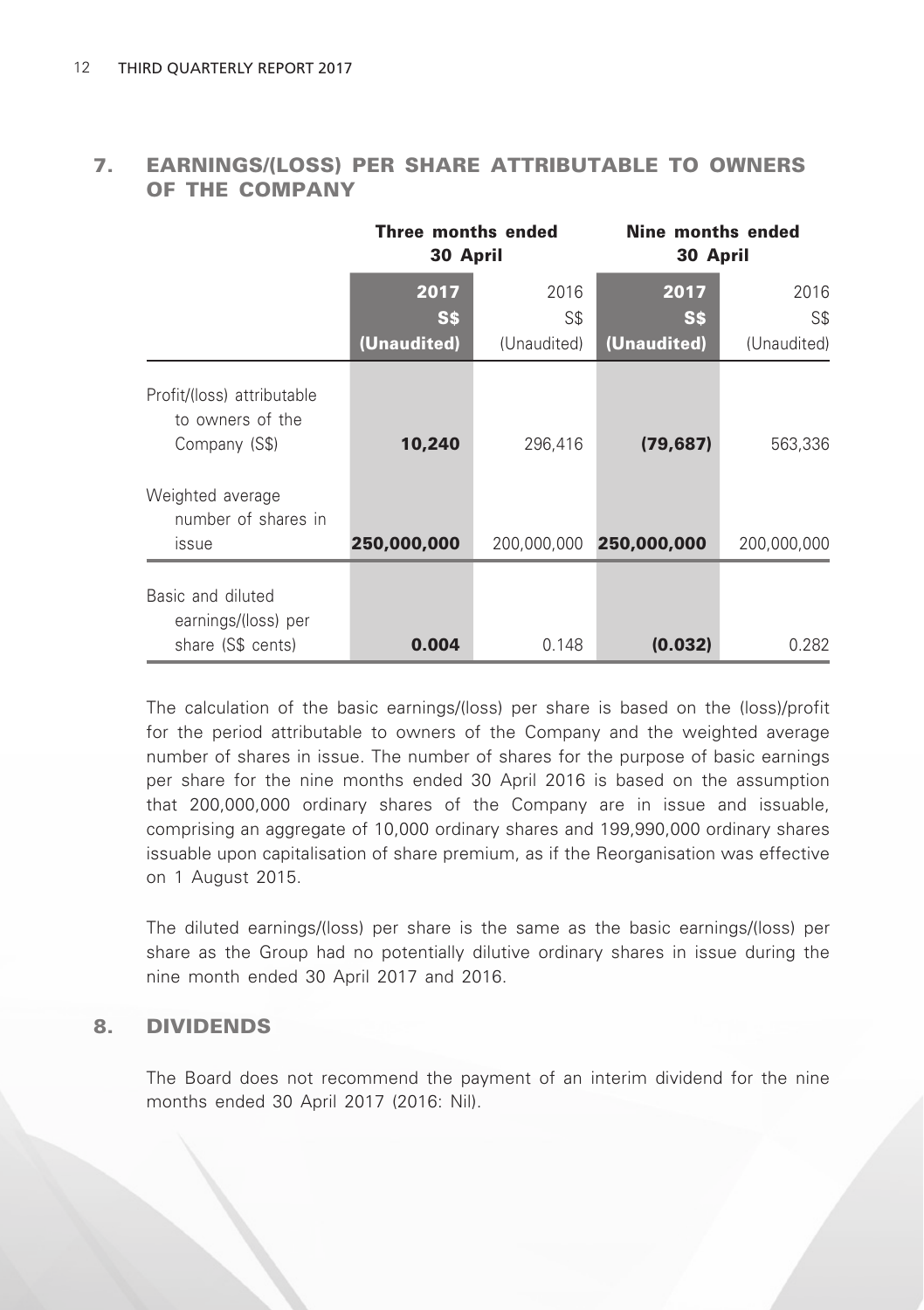### MANAGEMENT DISCUSSION AND ANALYSIS

### FINANCIAL REVIEW

#### Revenue

The Group's overall unaudited revenue amounted to approximately S\$14,282,000 for the nine months ended 30 April 2017, representing a decrease of approximately S\$3,740,000 or 20.8% as compared with the nine months ended 30 April 2016.

We provide manpower outsourcing services, manpower recruitment services and manpower training services. The decrease in revenue for the nine months ended 30 April 2017 was mainly attributable to decrease in revenue from manpower outsourcing services.

Revenue from manpower outsourcing services is mainly derived from the hotel and resort, food and beverage ("F&B") and retail sectors. The hospitality sector in Singapore has been lackluster, with corporate demand expected to remain soft and leisure demand expected to remain muted. In addition, a few major hotel customers have been undergoing refurbishment since the end of year 2016 and the renovation will take several months to complete. Hence, there was reduced demand for our manpower outsourcing services from the hotel and resort sector.

The store-based retail sector in Singapore had been experiencing tough times. Store-based retailers are facing stiff competition from internet retailers. In addition, domestic spending is weakened by deteriorating market conditions, recent electricity tariff hikes and a general weak consumer sentiment. As a result of these factors, there was lower demand for our services from our customers in the retail and F&B sectors.

Overall, due to uncertain economic conditions, hotel renovation and increased business competition, we have seen a slowdown in the business and hence, lower revenue for the nine months ended 30 April 2017 as compared to the corresponding period in 2016.

#### Gross Profit

As a result of decrease in sales, the Group's gross profit decreased by approximately S\$1,472,000 or 24.6% from approximately S\$5,985,000 for the nine months ended 30 April 2016 to S\$4,513,000 for the nine months ended 30 April 2017.

The overall gross profit margin decreased slightly from approximately 33.2% for the nine months ended 30 April 2016 to approximately 31.6% for the nine months ended 30 April 2017. The gross profit margin for manpower outsourcing services was lower for the nine months ended 30 April 2017 as we had to charge more competitive prices as a result of tougher competitive conditions and challenging economic environment. However, the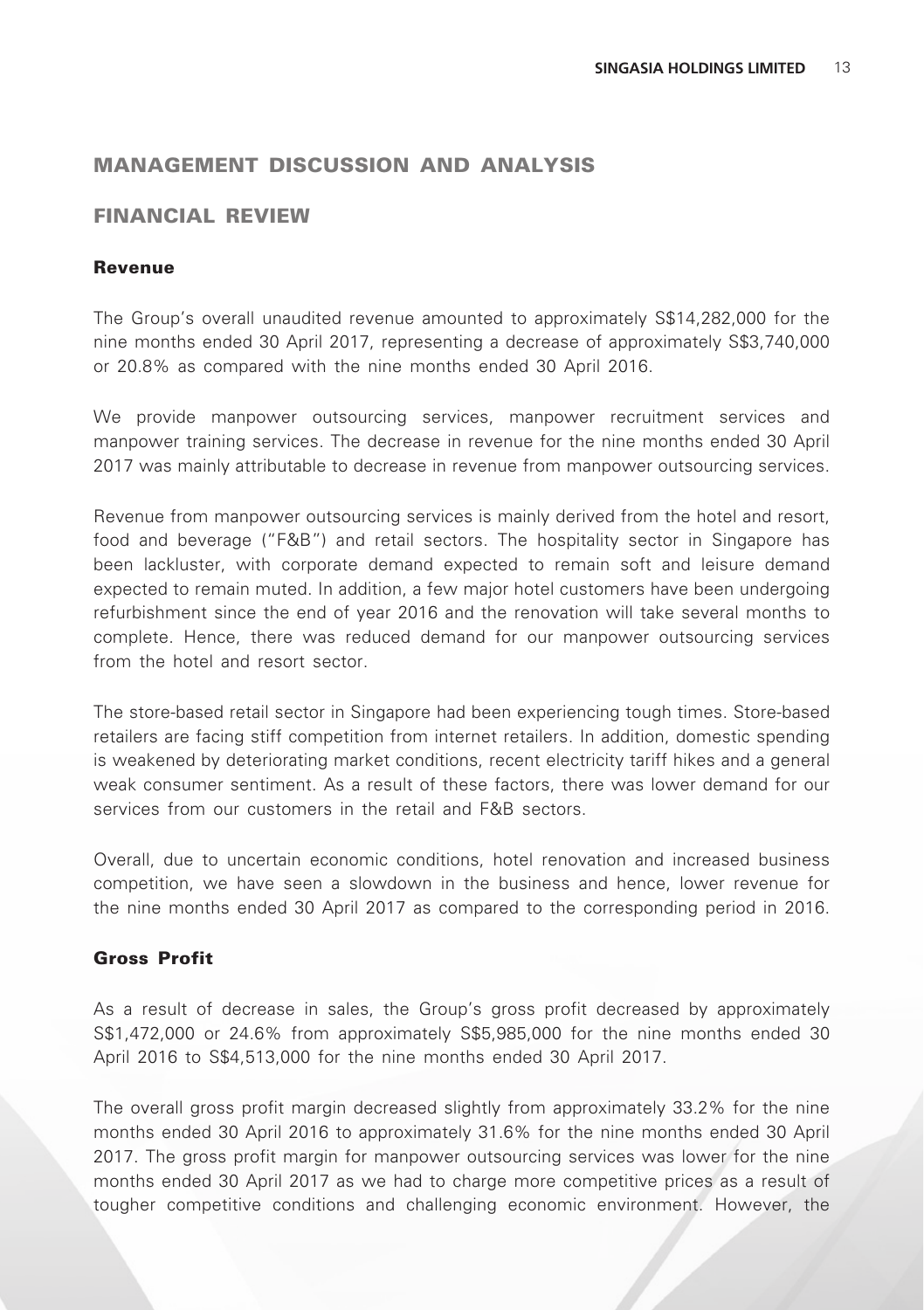lower gross profit margin for manpower outsourcing services was offset by better gross profit margin from manpower training services due to projects with better charge rates for training courses during the period.

#### Other Income and Gains

Other income and gains increased by approximately S\$112,000 from approximately S\$100,000 for the nine months ended 30 April 2016 to approximately S\$212,000 for the nine months ended 30 April 2017 due to unrealised foreign exchange gain on bank balances denominated in Hong Kong dollars, forfeiture income and income from sale of merchandise.

#### Administrative Expenses

Administrative expenses increased by approximately S\$761,000 or 19.6% from approximately S\$3,874,000 for the nine months ended 30 April 2016 to approximately S\$4,635,000 for the nine months ended 30 April 2017. The increase was mainly attributable to (i) increase in professional fees of approximately S\$293,000 to ensure ongoing compliance with relevant rules and regulations after listing; (ii) increase in staff costs of approximately S\$296,000 from expansion of manpower outsourcing operations and manpower training teams and slight salary increment to retain key staff in management and the main operational departments; and (iii) depreciation expenses and rental expenses collectively increased approximately S\$151,000 for the nine months ended 30 April 2017.

#### Other Operating Expenses

The Group's other operating expenses for the nine months ended 30 April 2017 decreased by approximately S\$1,462,000 or 88.8% from approximately S\$1,646,000 for the nine months ended 30 April 2016 to approximately S\$184,000 for the nine months ended 30 April 2017. The decrease was primarily due to listing expenses of approximately S\$1,523,000 incurred during the nine months ended 30 April 2016. Excluding the one-off listing expenses, other operating expenses increased by approximately S\$60,000 for the nine months ended 30 April 2017 which mainly driven by higher transport and travelling as well as entertainment expenses.

#### Finance Costs

Finance costs decreased by approximately S\$33,000 from approximately S\$39,000 for the nine months ended 30 April 2016 to approximately S\$6,000 for the nine months ended 30 April 2017 due to repayment of banking facilities from the proceeds received from the listing.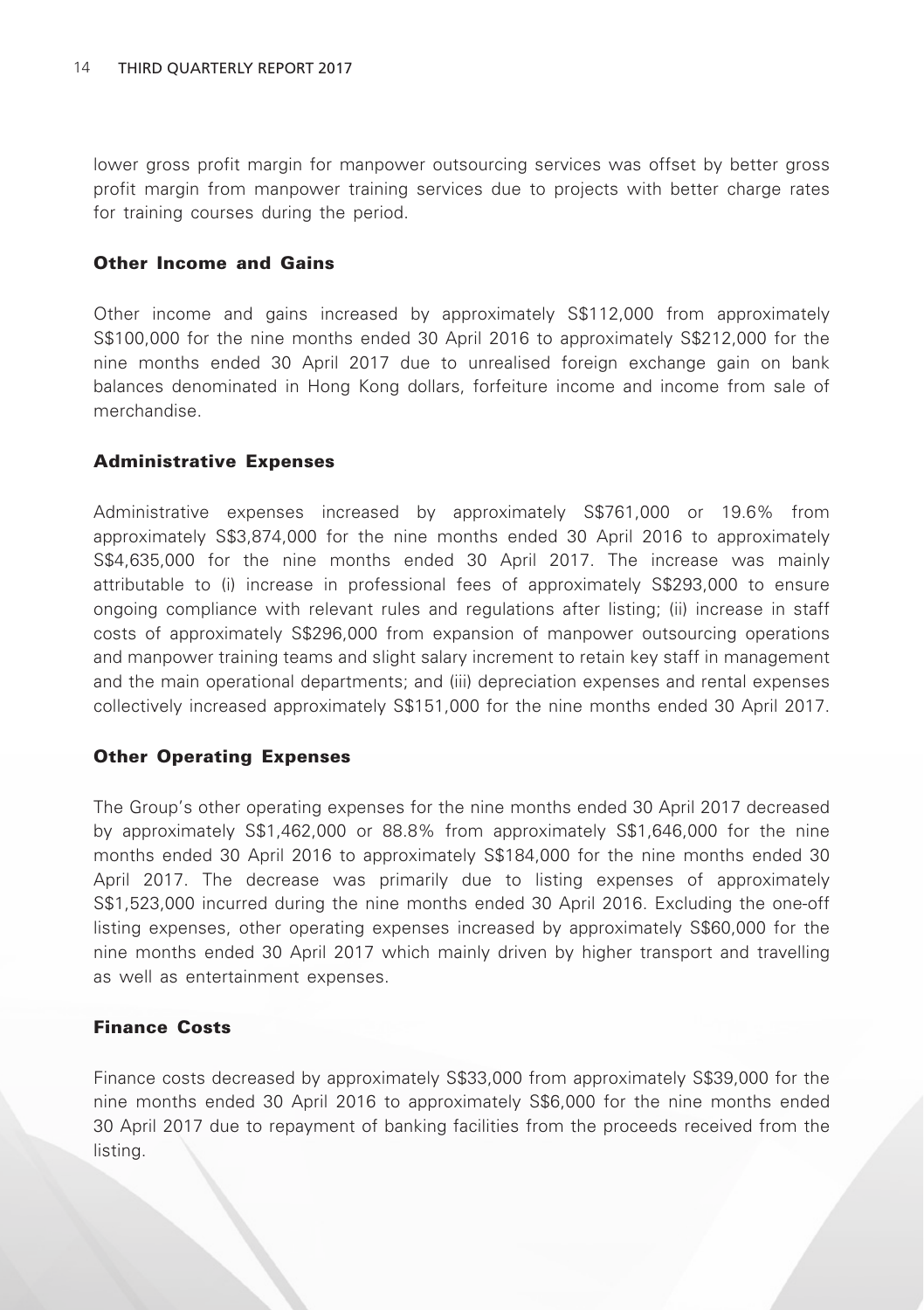#### Income Tax Credit

The Group recorded a tax credit of approximately S\$16,000 for the nine months ended 30 April 2017 mainly due to recognition of deferred tax assets which arose from the excess of tax values over net book values of the plant and equipment and unutilised tax losses from prior periods in certain subsidiaries of our Group.

#### Loss for the Period

Due to the combined effect of the aforesaid factors, we recorded unaudited loss for the period of approximately S\$82,000 for the nine months ended 30 April 2017, representing a decrease of approximately S\$779,000 as compared to the unaudited profit for the nine months ended 30 April 2016.

#### Employee Information

As at 30 April 2017, the Group had an aggregate of 247 employees (2016: 246), comprising of 2 executive Directors (2016: 2), 95 support staff (2016: 100) and 150 full-time deployment staff (2016: 144).

Our Group's remuneration policies are in line with the prevailing market practices and formulated on the basis of job scope and responsibilities. Our employees are also entitled to discretionary bonus which is rewarded on a performance related basis.

Total staff costs, excluding Directors' remuneration, amounted to approximately S\$12,246,000 for the nine months ended 30 April 2017 (2016: S\$13,992,000). Total staff costs included casual labour costs of approximately S\$9,495,000 for the nine months ended 30 April 2017 (2016: S\$11,630,000) which are also included in the cost of services.

#### Acquisition of a subsidiary

On 19 September 2016, the Company acquired 80% of TCC Korea Inc, a private limited liability company incorporated in Republic of Korea which is engaged in the provision of manpower recruitment services, for a cash consideration of S\$87,840.

On 23 November 2016, the Company acquired the remaining 20% of TCC Korea Inc, for a cash consideration of S\$21,888. Following this transaction, TCC Korea Inc becomes a wholly-owned subsidiary.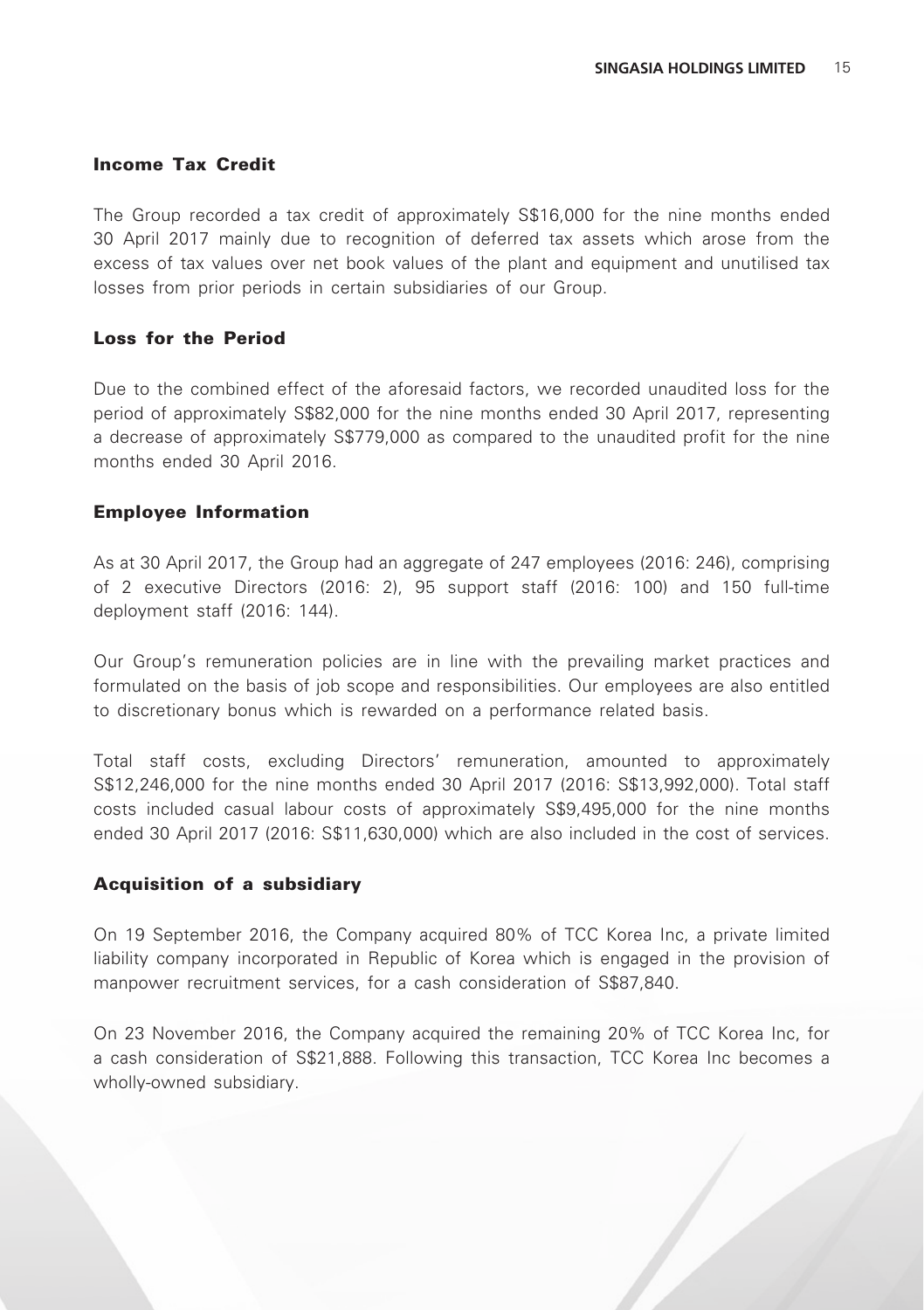#### BUSINESS REVIEW AND OUTLOOK

2017 will continue be a challenging and difficult year for the Singapore economy. We will continue to see a slowdown of growth and businesses have stagnated. The sluggish economy conditions affect customers' spending and are expected to have an adverse effect on the Group's revenue. In view of onset aggressive price competition for our services, customers' demand would be more elastic and we will have minimal power to increase price. Our profitability may be adversely affected by charging lower price in order to stay competitive. Nonetheless, our Group has always evolved to stay distinctive and relevant, moving with the times and adapting to the change of economic conditions in order to defend our market position and maintain our competitive edge.

### CORPORATE GOVERNANCE AND OTHER INFORMATION

### DIRECTORS' AND CHIEF EXECUTIVE'S INTERESTS AND SHORT POSITIONS IN SHARES, UNDERLYING SHARES AND DEBENTURES OF THE COMPANY OR ITS ASSOCIATED CORPORATIONS

As at 30 April 2017, the interests and short positions of each Director and chief executive in the shares, underlying shares and debentures of the Company or any of its associated corporations (within the meaning of Part XV of the Securities and Futures Ordinance (the "SFO")), which were required to be notified to the Company and the Stock Exchange pursuant to Divisions 7 and 8 of Part XV of the SFO or which were required, pursuant to section 352 of the SFO, to be entered in the register referred to therein or which were required, pursuant to Rules 5.46 to 5.67 of the GEM Listing Rules relating to securities transactions by Directors, to be notified to the Company and the Stock Exchange, were as follows:

|                         |      |                                          | Number of shares held, capacity and<br>nature of interest |            |                                              |  |  |  |
|-------------------------|------|------------------------------------------|-----------------------------------------------------------|------------|----------------------------------------------|--|--|--|
| <b>Name of Director</b> | Note | <b>Directly</b><br>beneficially<br>owned | <b>Through</b><br>controlled<br>corporation               | Total      | Percentage of<br>the issued<br>share capital |  |  |  |
| Mr. Sim Hak Chor        | (1)  |                                          | 80,000,000                                                | 80,000,000 | $32\%$                                       |  |  |  |

#### Long Positions in Ordinary Shares of the Company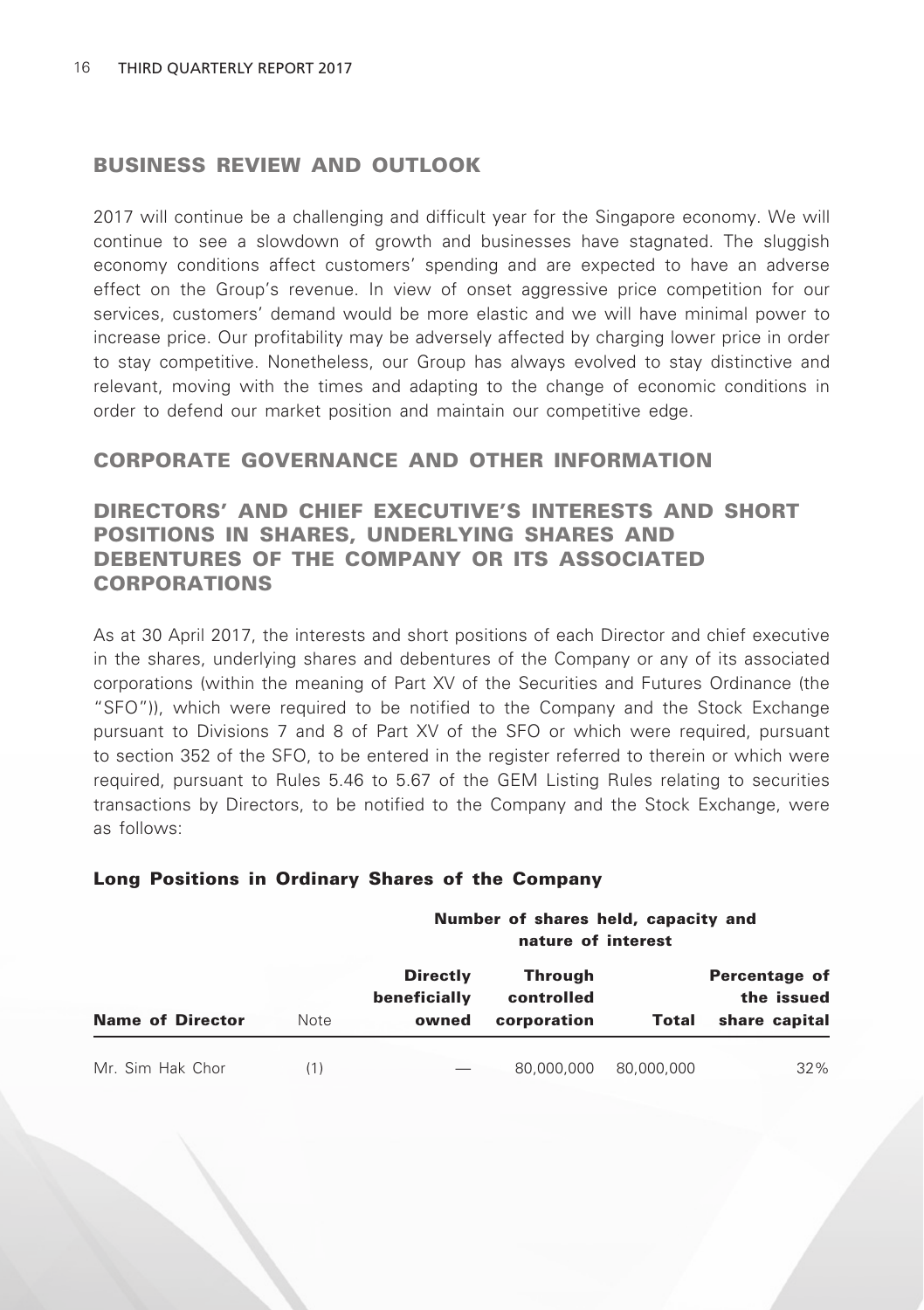*Note*:

(1) Centrex Treasure Holdings Limited is beneficially owned as to approximately 94.89% by Mr. Sim Hak Chor. Under the SFO, Mr. Sim Hak Chor is deemed to be interested in all the shares held by Centrex Treasure Holdings Limited. Details of the interest in the Company held by Centrex Treasure Holdings Limited are set out in the section headed "Substantial Shareholders' and Other Persons' Interests and Short Positions in Shares and Underlying Shares of the Company" below.

#### Long Positions in Ordinary Shares of Associated Corporation

| <b>Name of Associated</b><br><b>Corporation</b>  | Name                              | Capacity/<br>Nature of<br>interest | Number of<br>shares held | <b>Approximate</b><br>percentage of<br>issued share<br>capital |
|--------------------------------------------------|-----------------------------------|------------------------------------|--------------------------|----------------------------------------------------------------|
| Centrex Treasure<br>Holdings Limited<br>(Note 1) | Mr. Sim Hak Chor Beneficial owner |                                    | 4.826                    | 94.89%                                                         |
| Centrex Treasure<br>Holdings Limited<br>(Note 1) | Ms. Serene Tan                    | Beneficial owner                   | 109                      | 2.14%                                                          |

*Note*:

1 Centrex Treasure Holdings Limited is beneficially owned as to approximately 94.89% and 2.14% by Mr. Sim Hak Chor and Ms. Serene Tan respectively.

Save as disclosed above, as at 30 April 2017, none of the Directors and chief executive had registered an interest or short position in the shares, underlying shares or debentures of the Company or any of its associated corporations (within the meaning of Part XV of the SFO), which were required to be notified to the Company and the Stock Exchange pursuant to Divisions 7 and 8 of Part XV of the SFO (including interests and short positions which they were taken or deemed to have under such provisions of the SFO) or which were required, pursuant to section 352 of the SFO, to be entered in the register referred to therein or which were required, pursuant to Rules 5.46 to 5.67 of the GEM Listing Rules relating to securities transactions by Directors, to be notified to the Company and the Stock Exchange.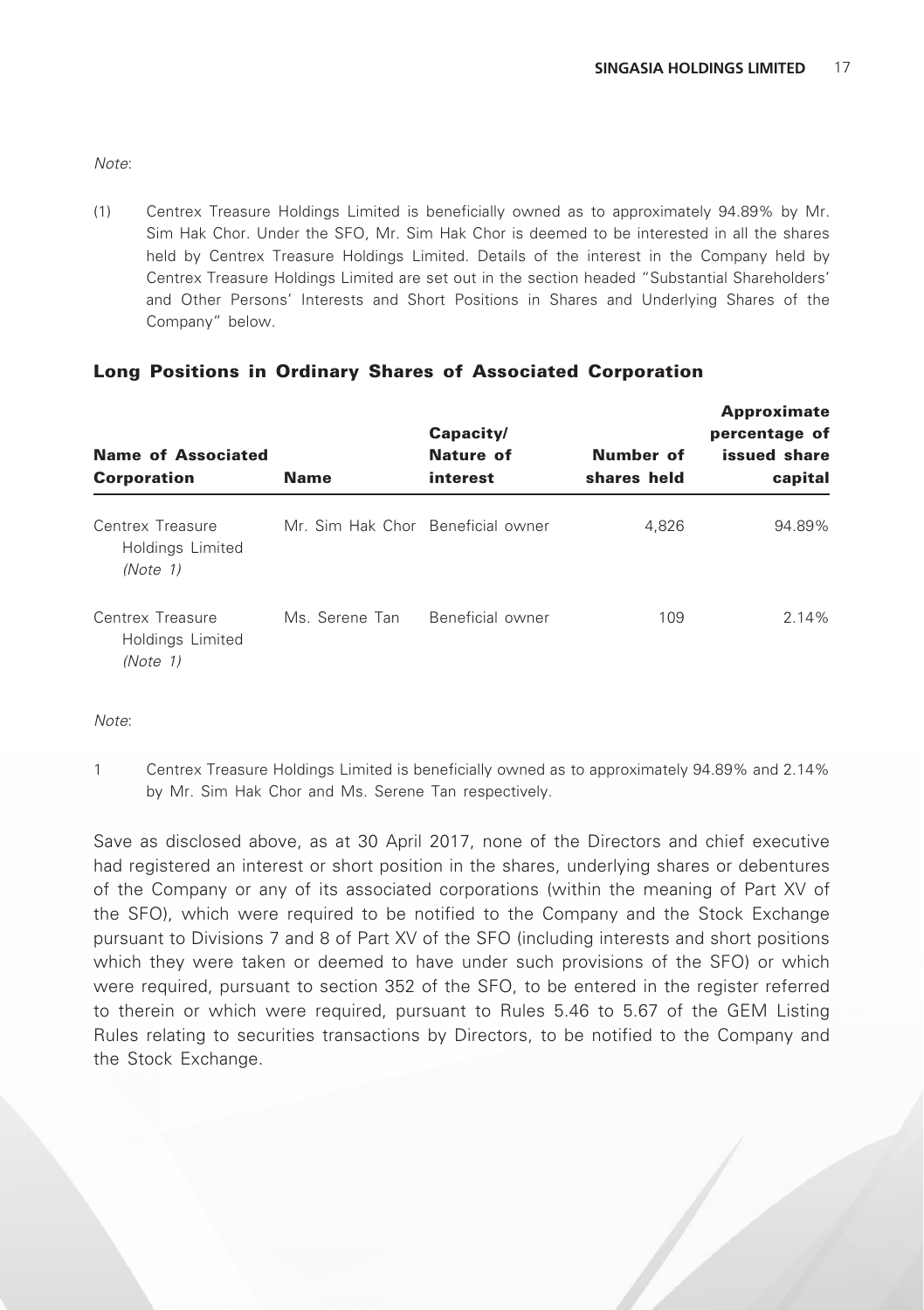## SUBSTANTIAL SHAREHOLDERS' AND OTHER PERSONS' INTERESTS AND SHORT POSITIONS IN SHARES, UNDERLYING SHARES AND DEBENTURES OF THE COMPANY

As at 30 April 2017, the following interests and short positions of 5% or more of the issued share capital of the Company were recorded in the register of interests required to be kept by the Company pursuant to section 336 of the SFO:

Number of shares held, capacity and nature of interest

|                                      |                                          |                              | <b>NUMBER OF SHARES HERE, CAPACITY AND HALLED OF HILCICSL</b> |            | Percentage                        |
|--------------------------------------|------------------------------------------|------------------------------|---------------------------------------------------------------|------------|-----------------------------------|
| <b>Name</b>                          | <b>Directly</b><br>beneficially<br>owned | <b>Interest</b><br>of spouse | <b>Through</b><br>controlled<br>corporation                   | Total      | of the<br>issued share<br>capital |
| Centrex Treasure<br>Holdings Limited | 80,000,000                               |                              |                                                               | 80,000,000 | 32%                               |
| Mr. Yeung Chun<br>Wai, Anthony       | 1,000,000<br>(Note 1)                    | 7,820,000                    | 50,000,000                                                    | 58,820,000 | 23.53%                            |
| Ms. Lui Lai Yan                      | 7,820,000<br>(Note 1)                    | 51,000,000                   |                                                               | 58,820,000 | 23.53%                            |
| Rising Elite Global<br>Limited       | 50,000,000<br>(Note 2)                   |                              |                                                               | 50,000,000 | 20.00%                            |
| Mr. Li Haifeng                       | 50,000,000                               |                              |                                                               | 50,000,000 | 20.00%                            |

#### *Note*:

- 1 Ms. Lui Lai Yan is the spouse of Mr. Yeung Chun Wai, Anthony. Ms. Lui Lai Yan is deemed to be interested in all the shares of the Company in which Mr. Yeung Chun Wai, Anthony is interested under Part XV of the SFO.
- 2 Rising Elite Global Limited is beneficially wholly-owned by Mr. Yeung Chun Wai, Anthony. Under the SFO, Mr. Yeung Chun Wai, Anthony is deemed to be interested in all the shares of the Company held by Rising Elite Global Limited.

Save as disclosed above, as at 30 April 2017, the Directors were not aware of any person (other than the Directors and chief executive of the Company, whose interests are set out in the section "Directors' and chief executive's interests and short positions in shares, underlying shares and debentures of the Company or its associated corporations" above) who had an interest or short position in the shares or underlying shares of the Company that was required to be entered in the register of the Company pursuant to section 336 of the SFO.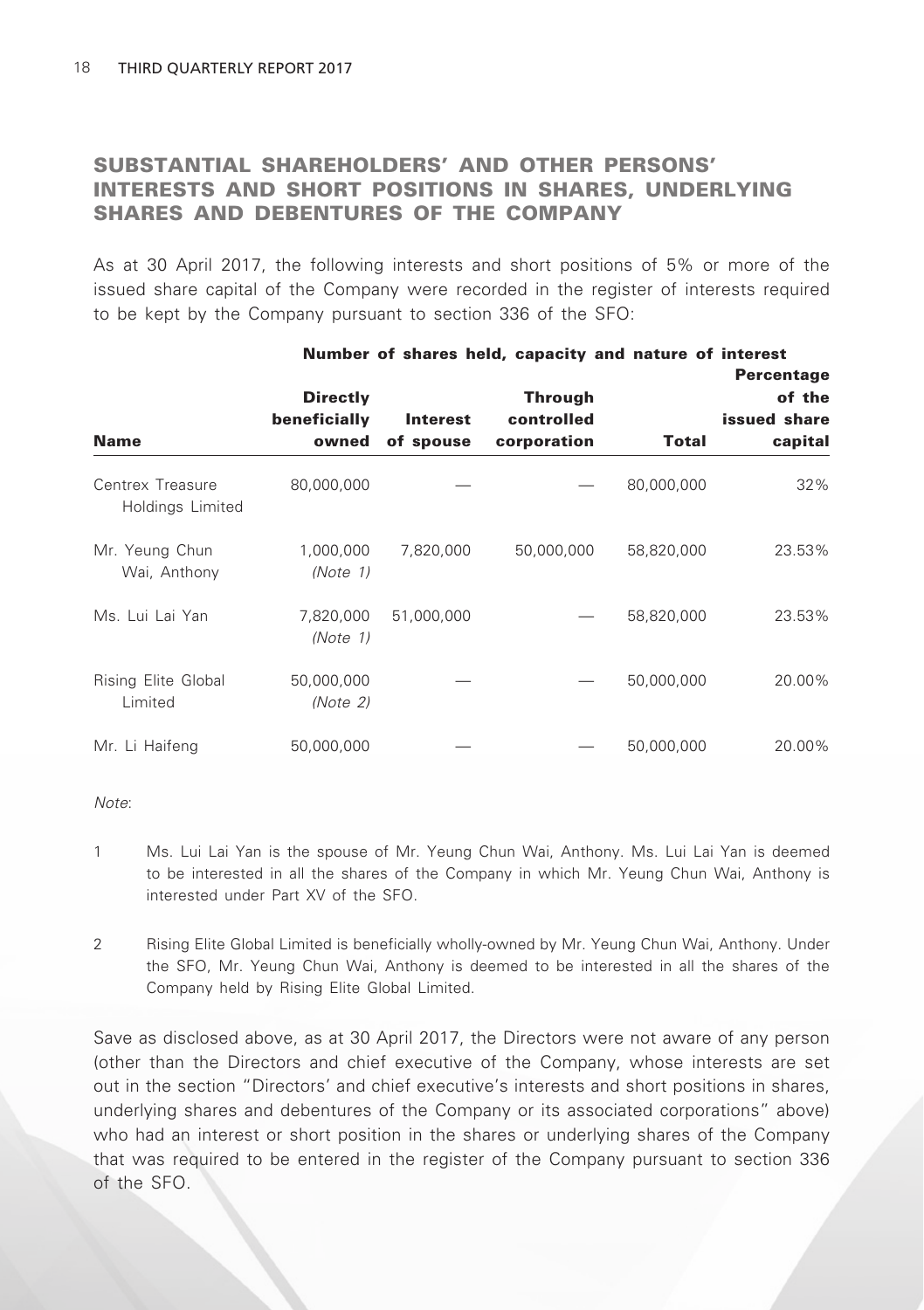## DIRECTORS' AND CONTROLLING SHAREHOLDERS' INTEREST IN COMPETING BUSINESS

During the period under review, none of the Directors or the controlling shareholders or their respective associates (as defined in the GEM Listing Rules) of the Company had any interests in any businesses which competed with or might compete with the business of the Group.

### INTEREST OF THE COMPLIANCE ADVISER

As notified by the compliance adviser of the Company, Grand Vinco Capital Limited, as at 30 April 2017, save for the compliance adviser agreement dated 4 July 2016 entered into between the Company and Grand Vinco Capital Limited, neither Grand Vinco Capital Limited, its directors, employees and associates had any interest in relation to the Group which is required to be notified to the Company pursuant to Rule 6A.32 of the GEM Listing Rules.

## PURCHASE, SALE OR REDEMPTION OF LISTED SECURITIES OF THE COMPANY

Neither the Company nor any of its subsidiaries has purchased, sold or redeemed any of the Company's listed securities during the period under review.

### COMPLIANCE WITH THE CORPORATE GOVERNANCE CODE

The Board believes that good corporate governance is essential for efficient and effective management of our business to safeguard the interest of our stakeholders and achieve the highest return for our shareholders. The Company's corporate governance practices are based on the principles and code provisions as set out in the Code of Corporate Governance Practices (the "CG Code") in Appendix 15 of the GEM Listing Rules. In the opinion of the Board, the Company has complied with the CG Code during the period under review, except for Code Provision A.2.1 of the CG Code — segregation of the roles of chairman and chief executive officer.

Mr. Sim currently assumes the roles of both chairman and chief executive officer of the Company. The Board believes that the vesting of the roles of chairman and chief executive officer in Mr. Sim is beneficial to the business operations and management of the Group. The Board will review the need of appointing a suitable candidate to assume the role of chief executive officer when necessary.